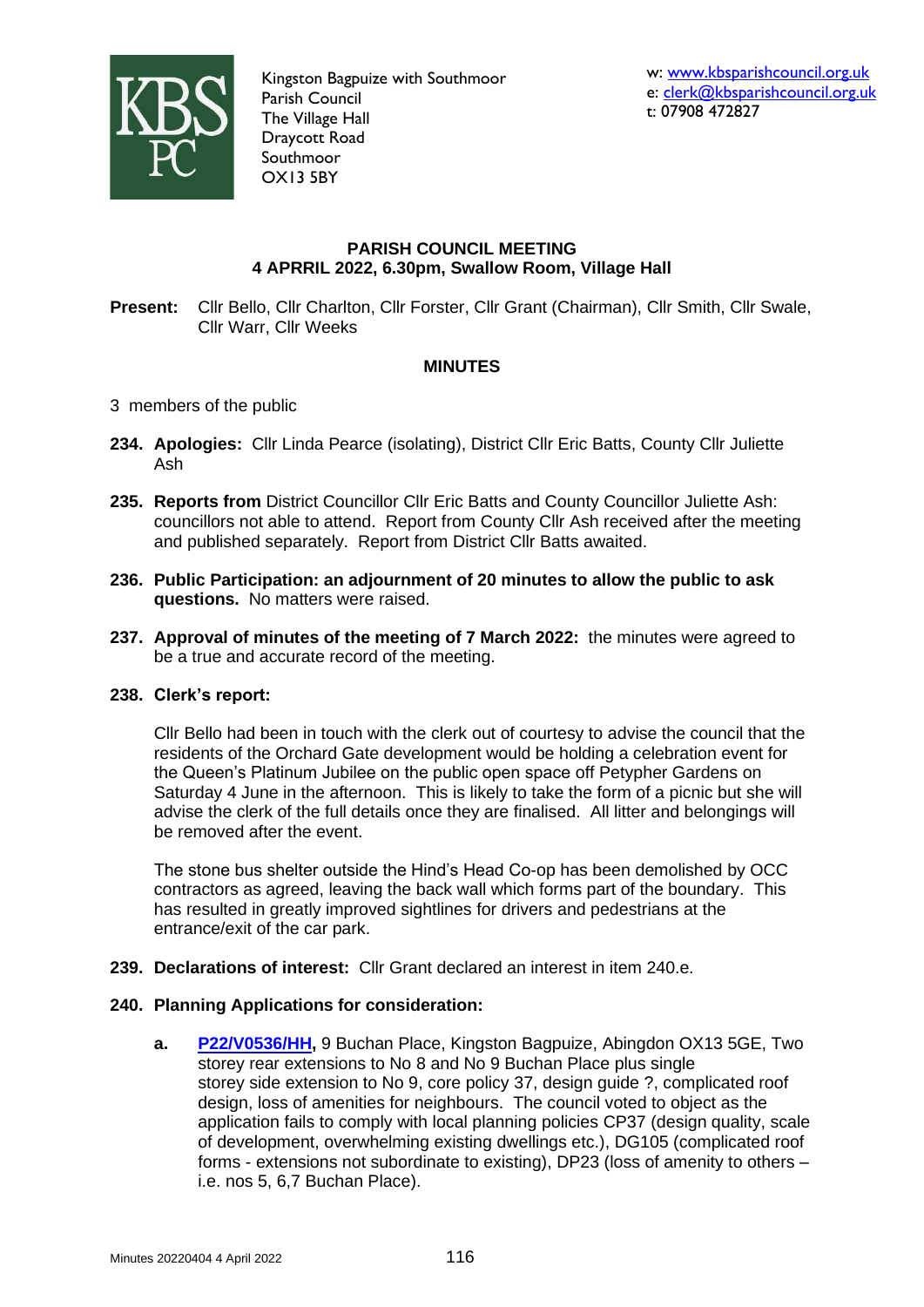- **b. [P22/V0557/FUL,](https://data.whitehorsedc.gov.uk/java/support/Main.jsp?MODULE=ApplicationDetails&REF=P22/V0557/FUL)** Lower Lodge Farm, Charney Road, Longworth, Abingdon OX13 5HW, Variation of Condition 2 (Approved Plans) on P18/V0940/FUL -Changes include reconfiguration works to the floor plan, materiality, fenestration, canopy design, and relocation of the workshop and car port. The council did not have any objections to this application.
- **c. [P22/V0605/FUL,](https://data.whitehorsedc.gov.uk/java/support/Main.jsp?MODULE=ApplicationDetails&REF=P22/V0605/FUL)** Lower Lodge Farm Charney Road Longworth Abingdon OX13 5HW, Conversion of existing barn, including ancillary buildings. The council did not have any objections to this application.
- **d. [P22/V0628/HH,](https://data.whitehorsedc.gov.uk/java/support/Main.jsp?MODULE=ApplicationDetails&REF=P22/V0628/HH)** Paddock End, Beggars Lane, Longworth, Abingdon OX13 5BL, Install PVCu orangery to the side elevation. The council did not have any objections to this application.
- **e. [P22/V0691/HH](https://data.whitehorsedc.gov.uk/java/support/Main.jsp?MODULE=ApplicationDetails&REF=P22/V0691/HH)**, Whispering Trees, Rectory Lane Kingston Bagpuize Abingdon OX13 5AT, Single storey side extension; fit two velux cabrio balconies; remove existing canopy over the front door and form new porch. The council did not have any objections to this application.

# **241. Planning Applications results:**

- **a. P21/V3279/FUL,** Courts, Southmoor Village Hall, Draycott Road Southmoor OX13 5BY, permission granted
- **b. P22/V0251/HH,** 18 Wood Lane, Longworth, Abingdon OX13 5PL, Single storey garden outbuilding. Permission granted.
- **c. P21/V2816/LB,** Lamb and Flag House Faringdon Road Longworth Abingdon OX13 5HN: proposed replacement of the existing timber framed windows to the front elevation. Permission granted.
- **242. Accounts:** the council to approve payments presented by the clerk, and acknowledge receipts

|                   |                          |                                      |               |           | Total<br>payment |            |
|-------------------|--------------------------|--------------------------------------|---------------|-----------|------------------|------------|
|                   |                          | <b>Budget</b>                        | <b>Amount</b> |           | to payee         | Date of    |
| Payee             | <b>Details</b>           | code/heading                         | (E)           | VAT $(f)$ | (E)              | Payment*   |
| HP Instant Ink    | Ink replacement service  | Admin/office costs                   | 3.74          | 0.75      | 4.49             | 11/03/2022 |
| Land registry     | Land reg doc             | Admin/office costs                   | 3.00          |           | 3.00             | 14/03/2022 |
| Life Build        | Construction (pavilion)  | Pavilion build                       |               |           |                  | 16/03/2022 |
|                   |                          |                                      | 76,184.30     | 15,236.86 | 91,421.16        |            |
| Epson             | Ink cartridge for office | Admin/office costs                   | 14.12         | 2.82      | 16.94            | 17/03/2022 |
| Land registry     | Land reg docs            | Admin/office costs                   | 6.00          |           | 6.00             | 21/03/2022 |
| <b>GiffGaff</b>   | Mobile phone             | Admin/office costs                   | 5.00          | 1.00      | 6.00             | 24/03/2022 |
| Cannings          | Leaf blower              | Burial ground,                       | 239.17        | 47.83     | 287.00           | 25/03/2022 |
|                   |                          | maintenance                          |               |           |                  |            |
| <b>Pitchworks</b> | Football nets            | Rec & Play, repairs &                | 158.00        | 31.60     | 189.60           | 25/03/2022 |
|                   |                          | renewals                             |               |           |                  |            |
| Village Hall      | Office rental            | Admin/office costs                   | 210.00        |           | 210.00           | 03/04/2022 |
|                   |                          | Total amount (paid between meetings) | 92,144.19     |           |                  |            |
| <b>BGG Garden</b> | Litter picking           | Litter                               | 337.50        | 67.50     | 405.00           | 06/04/2022 |
| Care              |                          |                                      |               |           |                  |            |
| Church PCC        | Stall at fete            | Admin/office costs                   | 15.00         |           | 15.00            | 06/04/2022 |
| <b>ICCM</b>       | Annual subscription      | Subscriptions                        | 95.00         |           | 95.00            | 06/04/2022 |
|                   |                          |                                      |               |           |                  |            |

# **Payments:**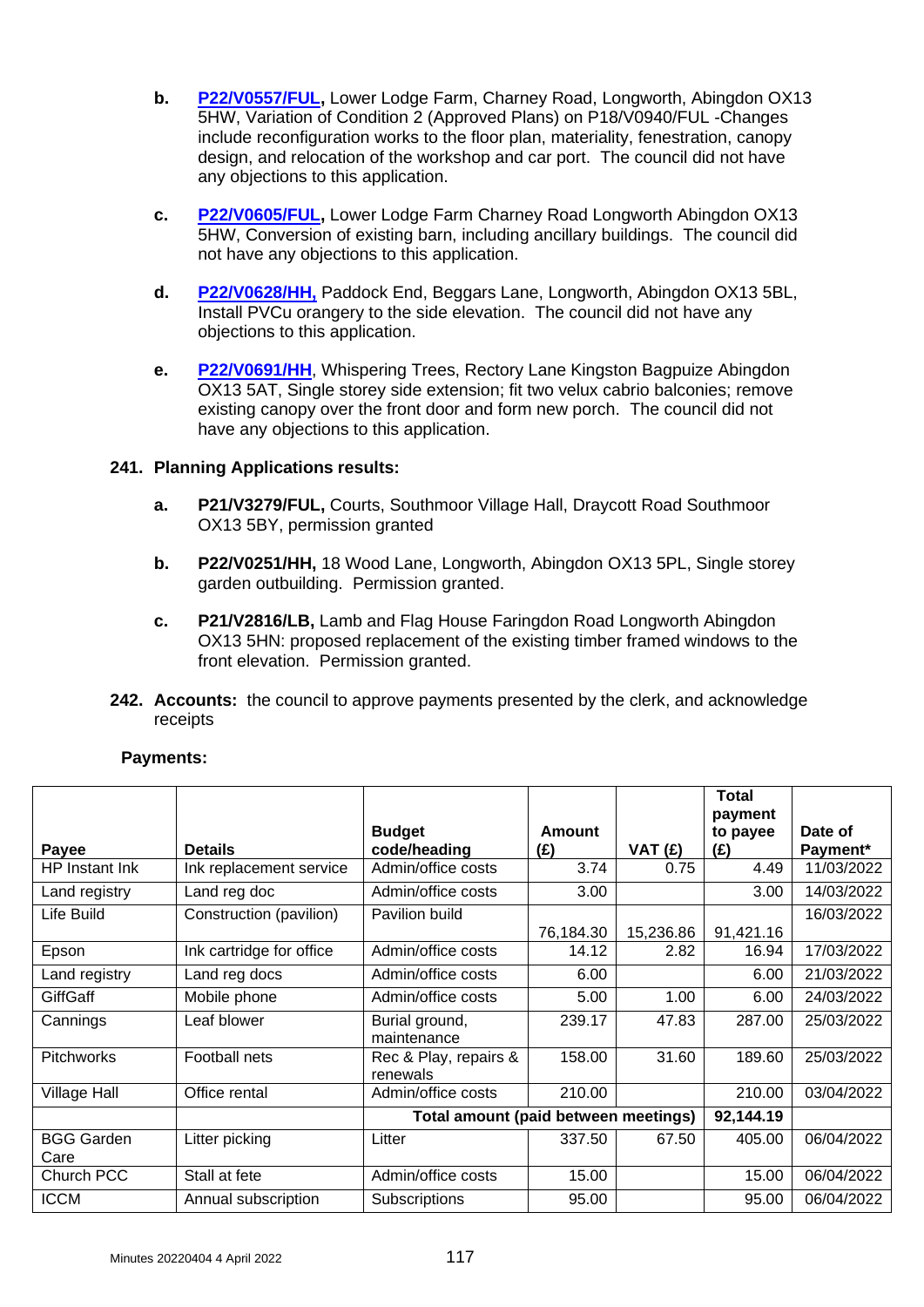| Logs Unlimited                                     | Grass cutting                                        | Grass cutting                                      | 438.00                                  | 87.60           | 525.60    | 06/04/2022 |
|----------------------------------------------------|------------------------------------------------------|----------------------------------------------------|-----------------------------------------|-----------------|-----------|------------|
| Rialtas                                            | Accounting software<br>annual licence and<br>support | Admin/office costs                                 | 129.00                                  | 25.80<br>154.80 |           | 06/04/2022 |
| Ringrose                                           | Tree surgery                                         | Tree maintenance,<br>Streets/Parks/Sports<br>field | 350.00                                  | 420.00<br>70.00 |           | 06/04/2022 |
| Spartan                                            | Cleaning of bus shelters                             | Streets/Parks,<br>Maintenance                      | 140.00                                  |                 | 140.00    | 06/04/2022 |
| Spartan                                            | Moving SIDs                                          | Streets/Parks, traffic<br>calming                  | 35.00                                   |                 | 35.00     | 06/04/2022 |
| Thames Valley<br>Archaeological<br><b>Services</b> | Archaeological services<br>(pavilion build)          | Pavilion build                                     | 1,245.00                                | 249.00          | 1,494.00  | 06/04/2022 |
| Ubico                                              | Dog bins                                             | Dog bins                                           | 346.19                                  | 69.24           | 415.43    | 06/04/2022 |
| <b>Wantage Silver</b><br>Band                      | Queen's Platinum<br>Jubilee event                    | CIL spend 20/21<br>(QPJ)                           | 300.00                                  |                 | 300.00    | 06/04/2022 |
| Young's Trees                                      | Tree surgery                                         | Streets/Parks, tree<br>maintenance                 | 880.00                                  | 176.00          | 1,056.00  | 06/04/2022 |
| Life Build                                         | Construction (pavilion)                              | Pavilion build                                     | 66,649.15                               | 13,329.83       | 79,978.98 | 14/04/2022 |
| Clerk (salary)                                     | Salary                                               | Salary (net)                                       | Confidential                            |                 |           | 25/04/2022 |
| <b>OCC Pension</b><br>Fund                         | Pension contributions                                | Pension                                            | Confidential                            |                 |           | 25/04/2022 |
|                                                    |                                                      |                                                    | Total amount to be<br>85,034.81<br>paid |                 |           |            |

## **Receipts:**

| <b>Date</b> | <b>Method of</b><br><b>Receipt</b> | <b>From</b>             | <b>Details</b>                                 | Amount<br>(E) |
|-------------|------------------------------------|-------------------------|------------------------------------------------|---------------|
| 14/03/2022  | <b>BACs</b>                        | Vale of White Horses DC | S106 payment (portion) towards<br>new pavilion | 74,237.85     |
| 21/03/2022  | <b>BACs</b>                        | Gigaclear Ltd           | Payment for access to land                     | 100.00        |
| 22/03/2022  | <b>BACs</b>                        | <b>HMRC</b>             | VAT repayment                                  | 10,166.98     |

# **243. Councillors to be appointed to authorise the month's online payments.** Cllr Weeks and Cllr Warr were appointed

**244. Asset register**: council to approve and acknowledge updated asset register presented by the clerk. Discussion held around how to ensure an up-to-date value is maintained against assets. Clerk advised that for audit purposes the only changes should be to show new acquisitions and disposals. To be finalised and approved at May meeting. Finance Committee to look at method of updating for insurance purposes only.

# **245. Recreation and Play Facilities:**

- **a.** Report from Cllr Weeks. The March council inspection recorded that one resin climbing stone was missing from the Jubilee Fort, manufacturer to provide replacement at no cost. New football nets now installed at the Millennium Green. Update on proposed grant from football foundation: Cllr Weeks has investigated this possibility and been in touch with the Berks & Bucks FA, who advised that there is a possibility of funding from of the Football Foundation, but that there would be a requirement for a pitch report. Cllr Weeks to consult with the secretary of Kingston Colts on taking the matter forward.
- **b.** Council to consider the RFC's recommendation to approve the revised 4-year plan for the Fir Tree Close play area and School Lane recreation ground following its annual review. The review confirmed that the parish council had completed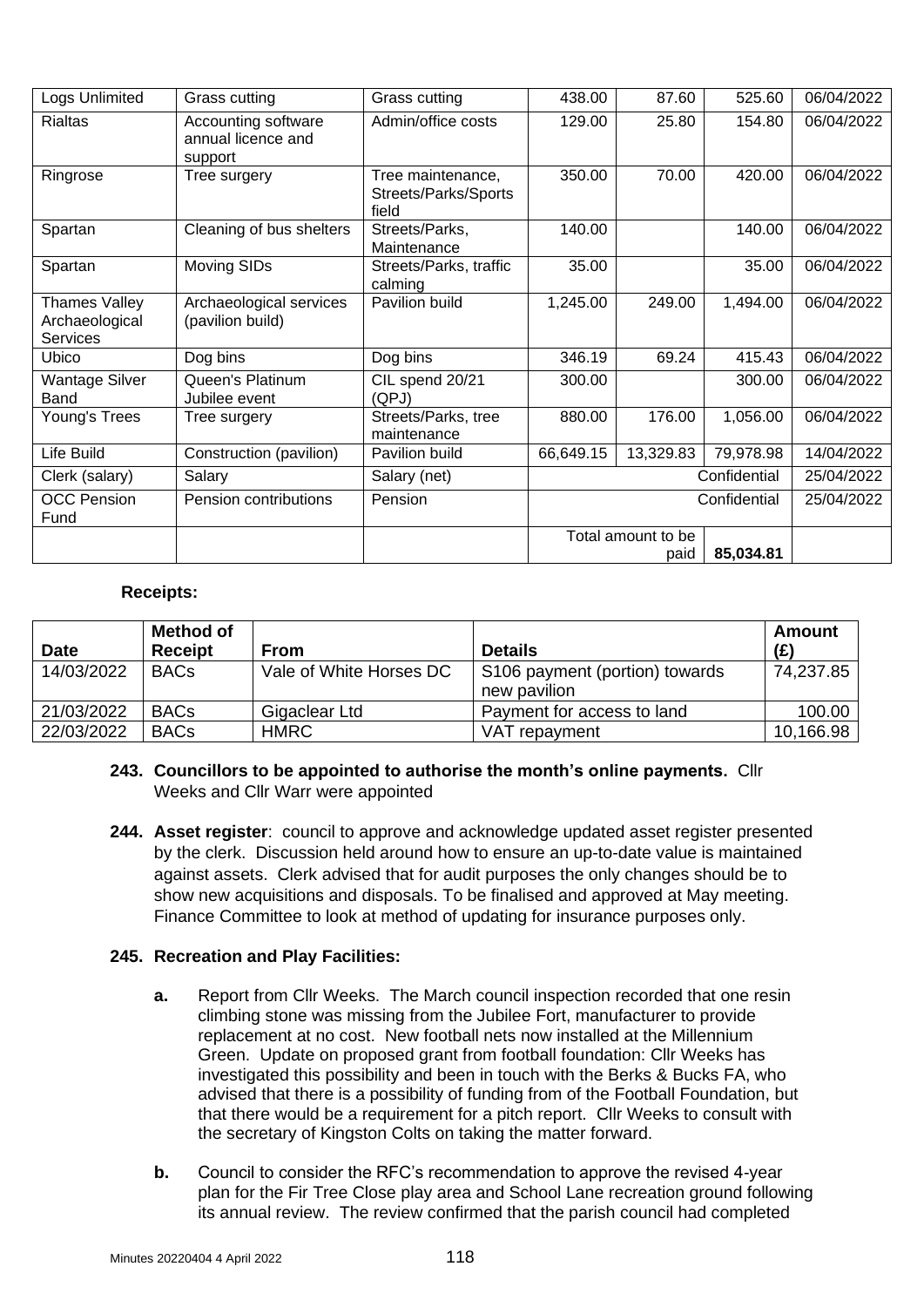the programme of work for Year 3 Plans, except for the trampoline and zip-wire which were abandoned for reasons of health & safety concerns and lack of comparable quotes received, respectively. The focus for Year 4 is to establish an Ear Marked Reserve (EMR) fund for the replacement of the Jubilee Fort. Council voted to approve the plan as set out by Cllr Weeks.

- **246. Draft litter collection/picking contract –** council to approve specification for litter contract as presented by the clerk, with agreement to be reached on the queried points. Proposal to increase scope of works to litter pick westwards beyond Beggar's Lane to Charney roundabout. As budget for this is already set this will be included as an extra and decision made to include dependent on quotes received. Provision to be made to combine both litter and dog bin contracts if contractor is able to provide both services for an acceptable cost. Clerk to advertise.
- **247. Dog bin contract –** council to approve specification for dog waste collection contract as presented by the clerk. Council agreed scope of works. Clerk to advertise as above.
- **248. Table tennis table:** council to decide whether to accept table from the Vale following update on information from the clerk. Proposed by Cllr Bello, seconded by Cllr Swale. Cllr Smith and Cllr Weeks to coordinate agreement of siting, and installation and coordinate with clerk.
- **249. Gate to path to Rimes Lane:** council to consider quotes received for supply and installation of a gate to replace the existing stile as previously discussed. The council agreed to accept the quote from Oxford Fencing for supply of the gate and posts and Logs Unlimited for installation. The cost of the work will be paid from CIL monies.
- **250. Resurfacing of path to Rimes Lane:** council to consider motion by Cllr Charlton to resurface this path, informed by quote received in August 2021. Council requested quotes sought to fill in the trip hazards, uneven ground at the top of the path only.
- **251. Update from Queen's Platinum Jubilee Committee – Cllr Bello.** Second planning meeting was held on 24 Feb. Overall budget is £2500 with £300 on Wantage Silver Band and £175 for advertising spent so far. Pending costs include £410 flyers, banners and posters. Sponsorship sought for banners. Hire of toilet facilities being debated. Sound system and generators being sourced. Donation to Air Ambulance being considered as a proposal to council. Purchase of 7 lime trees pending, however these will not be able to be received/planted until Nov. Responses from village clubs very low. Suggestions put forward for a local resident to light the beacon.
- **252. Update on pavilion build - Cllr Warr:** contractor up to wall plate level, soon will be moving on to roof trusses. Contractor about a week behind but hoping to make that time up. Existing septic tank not big enough to service the pavilion, so looking at other options. Still on track to complete by first week of August.
- **253. S106 funding agreement for new pavilion:** motion for the council to resolve to accept the agreement, to then be signed by two councillors and witnessed by the clerk. Motion carried. Document signed by Cllr Grant and Cllr Forster and witnessed by the clerk at the end of the meeting.
- **254. Sports field licence on completion of pavilion:** council to consider for approval proposal that Wellers Hedleys draft the new licence between the parish council and sports club, the terms to be effective from the date the new Pavilion is ready to use. Quote received for £950 to draw this up. Cllr Grant proposed acceptance, seconded by Cllr Charlton, motion carried.
- **255. Council to acknowledge agreed statutory pay award of 1.75% to the clerk as**